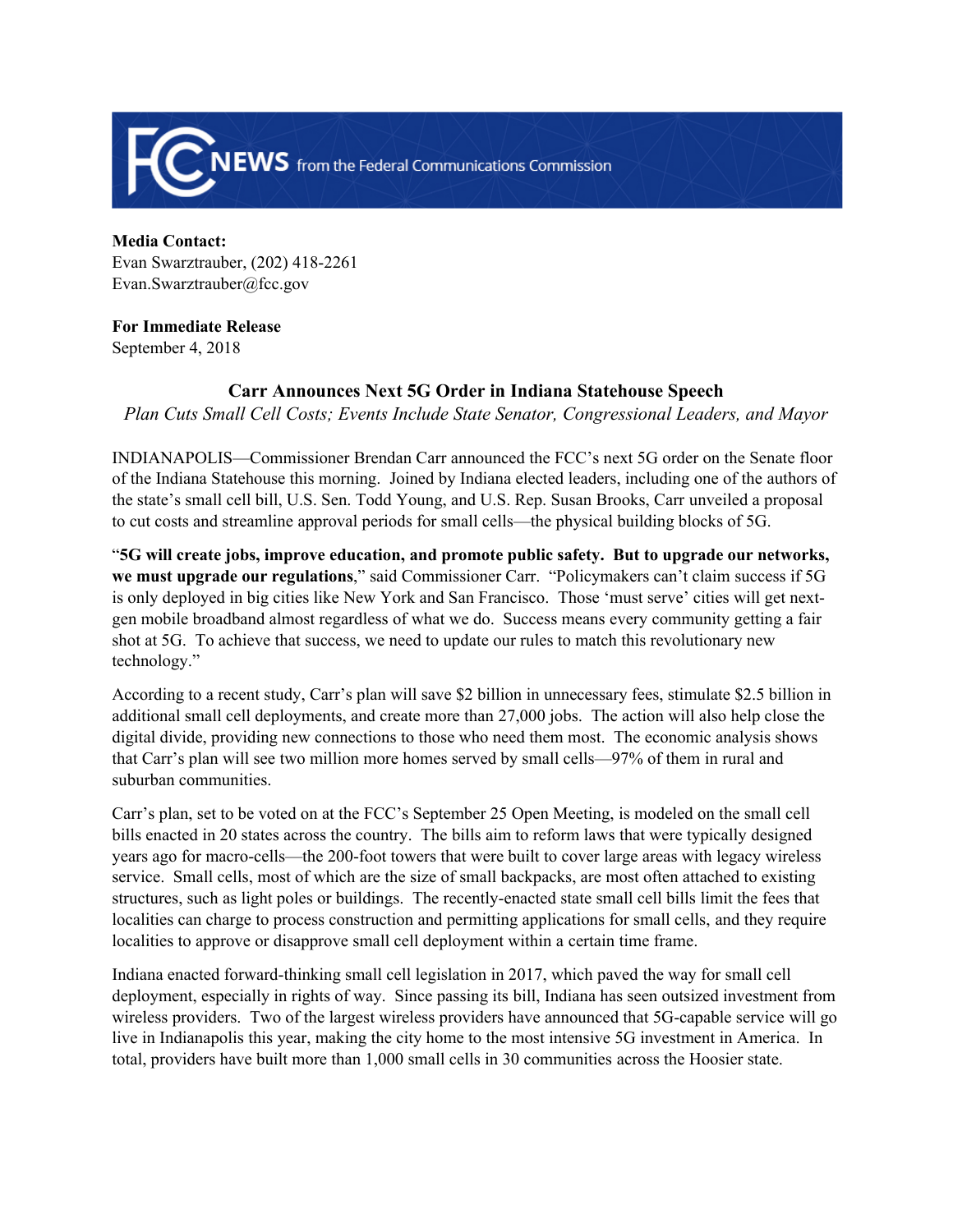"**High-speed connectivity drives jobs – economic growth – education – and improved healthcare outcome**," said Senator Todd Young. "Behind forward-thinking officials at the state level, Indiana has been a real leader in passing smart, effective regulatory reforms to the state's siting laws. Now the FCC needs to ensure America is leading in the race with the rest of the world."

"**As the co-founder and co-chair of the Congressional 5G Caucus, I understand the significant impact 5G is going to have on our communities**," said Congresswoman Susan W. Brooks. "5G has the potential to unleash the power of emerging technologies such as telemedicine, save lives with enhanced critical public safety communications, transform existing industries, and so much more. Indiana was one of the first states to pass legislation streamlining the deployment of small cells—the wireless infrastructure needed to make 5G possible. Because of our state's leadership and our friendly regulatory environment, it is not surprising that Indiana has quickly become a model state and overall leader in the country for 5G deployment. I am proud to be here today in Indianapolis for this announcement and I look forward to our state's continued leadership so all Hoosiers can experience the benefits of the next generation of wireless connectivity."

"**Here in Indiana, we believe in minimizing burdensome regulations in order to pave the way for investments of all kinds in our local communities and across the state**," said State Sen. Jim Merritt, an author of Indiana's small-cell reform legislation. "We made common-sense changes in our state law to encourage wireless investment, and those efforts are paying off in a tremendous way. This new technology is going to change our world significantly, and I believe Commissioner Carr's proposals will have that same positive effect on the rest of the nation."

"**At the federal level, we have learned from the forward-looking legislation that local leaders have enacted in 20 states and counting**," concluded Carr. "We have been encouraged by their leadership, resulting investment, and new mobile broadband in their communities. My plan builds on those grassroots, commonsense reforms and extends regulatory relief throughout the country so that no community will be left behind."

Carr's plan has four main components:

- 1. Implements long-standing federal law that bars municipal rules that have the effect of prohibiting deployment of wireless service
- 2. Allows municipalities to charge fees for reviewing small cell deployments when such fees are limited to recovering the municipalities' costs, and provides guidance on specific fee levels that would comply with this standard
- 3. Requires municipalities to approve or disapprove applications to attach small cells to existing structures within 60 days and applications to build new small cell poles within 90 days
- 4. Places modest guardrails on other municipal rules that may prohibit service while reaffirming localities' traditional roles in, for example, reasonable aesthetic reviews

Following the statehouse announcement, Carr toured small cell deployments with Mayor Scott Fadness of Fishers, Indiana. Mayor Fadness was a leader in negotiating the state small cell bill and has stimulated tech investment in his city with pro-deployment policies. Fishers has balanced a desire to attract investment with aesthetic considerations. Carr saw firsthand the camouflaging designs the city has required of wireless providers on his tour.